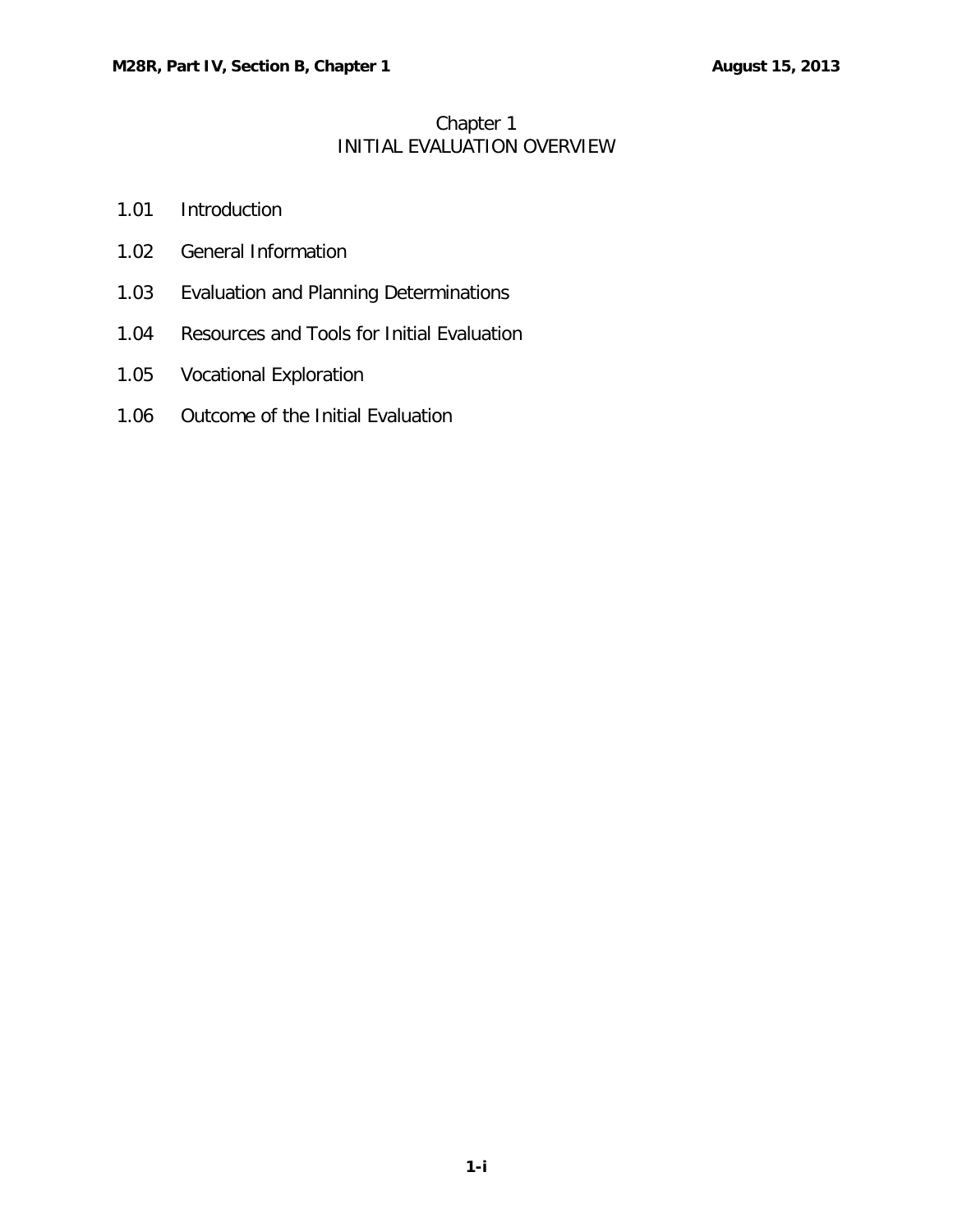## Chapter 1 INITIAL EVALUATION AND ENTITLEMENT OVERVIEW

### <span id="page-1-0"></span>1.01 Introduction

The Department of Veterans Affairs (VA) Vocational Rehabilitation and Employment (VR&E) Division provides a comprehensive initial evaluation for any Veteran or Servicemember who applies for Chapter 31 benefits and meets the basic eligibility criteria. The evaluation is necessary to determine whether the Veteran or Servicemember is entitled to receive services under the Chapter 31 program. This chapter contains an overview of the initial evaluation and entitlement process, evaluation and planning determinations, information on the resources and tools used during the initial evaluation and entitlement process, vocational exploration and how to process the outcome of the evaluation.

## <span id="page-1-1"></span>1.02 General Information

The purpose of the initial evaluation is to develop information to make accurate entitlement decisions, assist the Veteran or Servicemember to understand his/her assets for vocational and career achievement or independent living needs and develop realistic and effective rehabilitation plans.

The comprehensive initial evaluation serves as the basis to determine entitlement, identify and clarify rehabilitation issues, develop solutions, develop employment or independent living options, establish a rehabilitation goal and intermediate goals and objectives for entitled Veterans or Servicemembers and identify and refer non-entitled Veterans or Servicemembers to other resources and programs for which they may qualify.

#### <span id="page-1-2"></span>1.03 Evaluation and Planning Determinations

Before a Veteran or Servicemember can receive Chapter 31 services, a Vocational Rehabilitation Counselor (VRC) makes a determination as to whether or not the Veteran or Servicemember is entitled to services based on a comprehensive initial evaluation. Once the VRC determines the Veteran or Servicemember is entitled to services, the VRC is required to determine whether or not it is currently feasible for the Veteran or Servicemember to obtain and maintain suitable employment. For more information on evaluation and planning determinations, see M28R.IV.B.2.

#### <span id="page-1-3"></span>1.04 Resources and Tools for Initial Evaluation

The VRC uses a variety of resources and tools during the initial evaluation. The Resources and Tools for Initial Evaluation chapter covers the use of medical consultants, tests and measurements and the use of contractor services during